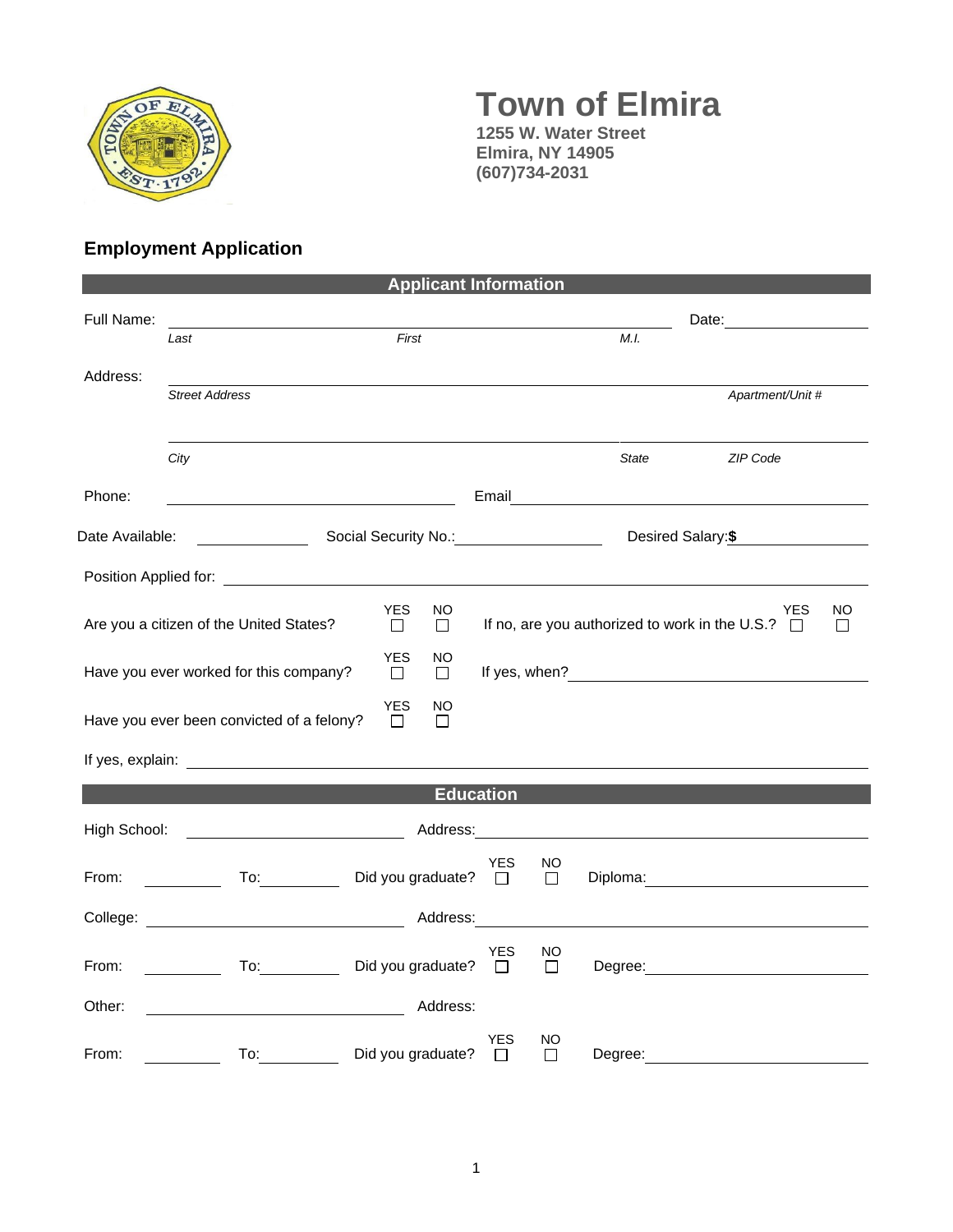## **References**

*Please list three professional references.*

| Full Name:                                                                                                                                                                                                                     | <u> 1989 - Johann John Stein, markin fizik eta idazleari (h. 1982).</u>                                                                                                                                                                 |
|--------------------------------------------------------------------------------------------------------------------------------------------------------------------------------------------------------------------------------|-----------------------------------------------------------------------------------------------------------------------------------------------------------------------------------------------------------------------------------------|
| Company:                                                                                                                                                                                                                       |                                                                                                                                                                                                                                         |
| Address:                                                                                                                                                                                                                       | and the control of the control of the control of the control of the control of the control of the control of the                                                                                                                        |
| Full Name:                                                                                                                                                                                                                     | Relationship: 2000                                                                                                                                                                                                                      |
| Company:                                                                                                                                                                                                                       | and the control of the control of the control of the control of the control of the control of the control of the                                                                                                                        |
| Address:                                                                                                                                                                                                                       | and the control of the control of the control of the control of the control of the control of the control of the                                                                                                                        |
| Full Name:                                                                                                                                                                                                                     | <u> 1989 - Johann Barn, amerikan besteman besteman besteman besteman besteman besteman besteman besteman besteman</u>                                                                                                                   |
| Company:                                                                                                                                                                                                                       | <u> 1989 - Johann Stoff, amerikansk politiker (d. 1989)</u>                                                                                                                                                                             |
| Address:                                                                                                                                                                                                                       |                                                                                                                                                                                                                                         |
|                                                                                                                                                                                                                                | Previous Employment (include last 15 years of employment)                                                                                                                                                                               |
| Company:                                                                                                                                                                                                                       | Phone: 2000 2010 2010 2010 2010 2021 2022 2022 2023 2024 2022 2023 2024 2022 2023 2024 2022 2023 2024 2025 20<br>and the control of the control of the control of the control of the control of the control of the control of the       |
| Address:                                                                                                                                                                                                                       | Supervisor: 2000                                                                                                                                                                                                                        |
| Job Title:                                                                                                                                                                                                                     | Starting Salary:\$<br>Ending Salary:\$                                                                                                                                                                                                  |
|                                                                                                                                                                                                                                |                                                                                                                                                                                                                                         |
| From:                                                                                                                                                                                                                          | Reason for Leaving: Network of Contract of the Reason for Leaving:                                                                                                                                                                      |
| May we contact your previous supervisor for a reference?                                                                                                                                                                       | <b>YES</b><br>NO<br>$\Box$<br>$\perp$                                                                                                                                                                                                   |
|                                                                                                                                                                                                                                |                                                                                                                                                                                                                                         |
| Company:                                                                                                                                                                                                                       | Phone: 2000 2000 2010 2010 2010 2010 2021 2022 2023 2024 2025 2020 2021 2022 2023 2021 2022 2023 2024 2025 20<br><u> 1989 - Johann Barn, mars ann an t-Amhain ann an t-Amhain ann an t-Amhain ann an t-Amhain an t-Amhain ann an t-</u> |
| Address:                                                                                                                                                                                                                       | Supervisor: Supervisor:                                                                                                                                                                                                                 |
| Job Title:                                                                                                                                                                                                                     | Ending Salary:\$<br>Starting Salary:\$                                                                                                                                                                                                  |
| Responsibilities: The contract of the contract of the contract of the contract of the contract of the contract of the contract of the contract of the contract of the contract of the contract of the contract of the contract |                                                                                                                                                                                                                                         |
| From:                                                                                                                                                                                                                          | Reason for Leaving: Management Control of Reason for Leaving:                                                                                                                                                                           |
| May we contact your previous supervisor for a reference?                                                                                                                                                                       | <b>YES</b><br><b>NO</b><br>$\Box$<br>$\mathsf{L}$                                                                                                                                                                                       |
|                                                                                                                                                                                                                                |                                                                                                                                                                                                                                         |
| Company:                                                                                                                                                                                                                       |                                                                                                                                                                                                                                         |
| Address:                                                                                                                                                                                                                       | Supervisor: <b>Supervisor:</b>                                                                                                                                                                                                          |